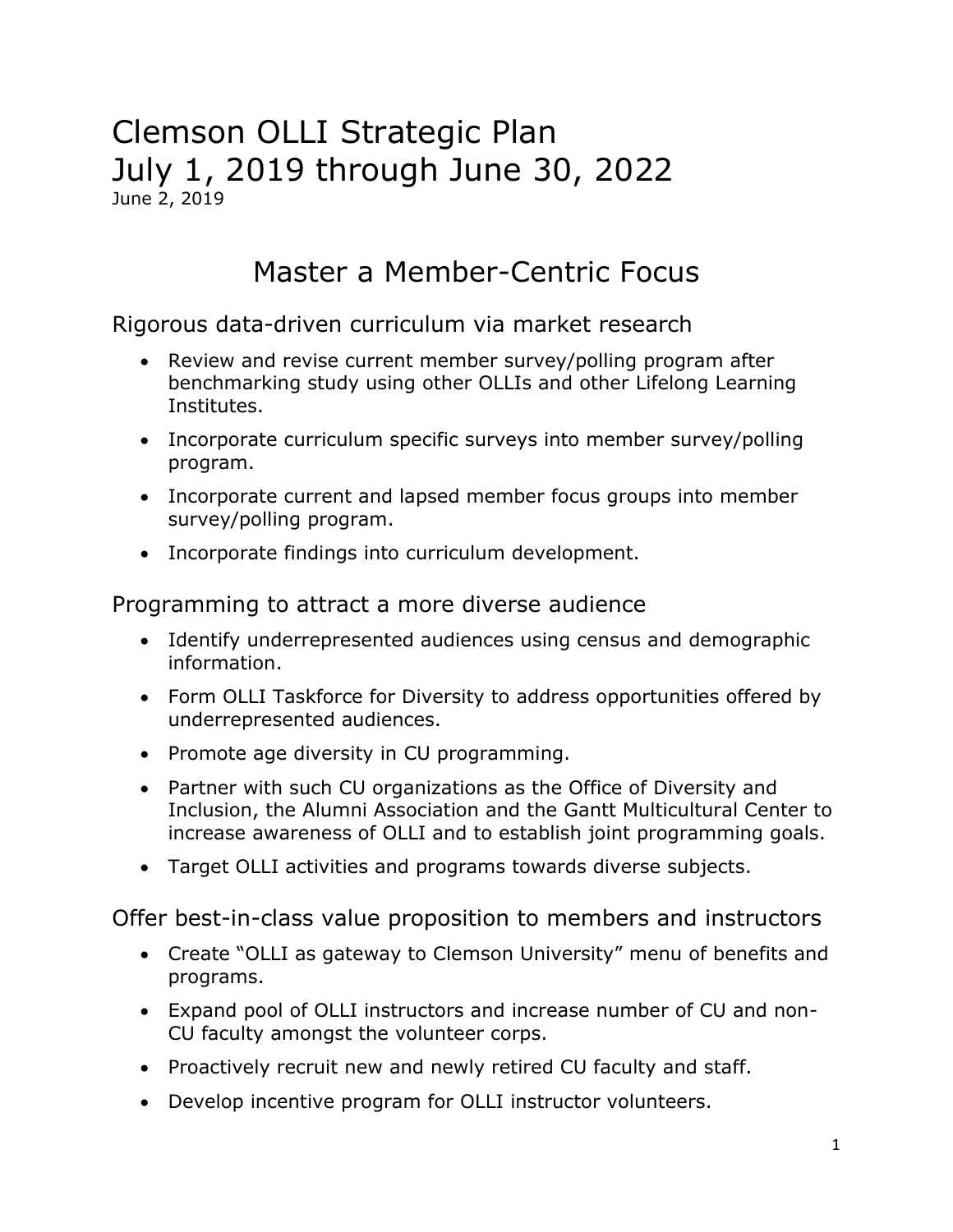### Sustained volunteer curriculum groups

- Increase number of volunteers working on time-limited tasks that have clear goals and specific resources.
- Create sense of identity in curriculum volunteer corps, including instructors, facilitators, guides and assistants.
- Create volunteer "OLLI Ambassador Group" to facilitate Member to Member instructor recruitment.

## Find Unity in Community

\_\_\_\_\_\_\_\_\_\_\_\_\_\_\_\_\_\_\_\_\_\_\_\_\_\_\_\_\_\_\_\_\_\_\_\_\_\_\_\_\_\_\_\_\_\_\_\_\_\_\_\_\_\_\_\_\_\_\_\_\_

Partner with CU on curriculum and instruction

- Expand Dean's Lecture Series concept to other CU departments, the Office of the Provost, Student Services, etc.
- Create OLLI "pass through" mechanism for course audit benefit both online and on campus.
- Develop incentive program for CU faculty and staff who volunteer.

OLLI member access to CU "academics and attractions"

- Identify additional potential "OLLI Member" benefits related to campus facilities and training programs.
- Promote CU programs and communications to OLLI Members, including in areas of athletics, development, and planning.

Robust strategic partnerships with key community groups

- Identify key partners from local realtors, home owners' groups, chambers of commerce; partner with groups to build OLLI awareness and to support sponsorship program.
- Identify key "campus adjacent" organizations such as international student groups; partner with groups to offer cooperative programs as appropriate.

Non-Cheezem campuses to expand OLLI footprint

- Increase programming and activities at OLLI West locations.
- Pilot programs and activities at Experience Clemson facility in downtown Greenville – increase Greenville specific programs.